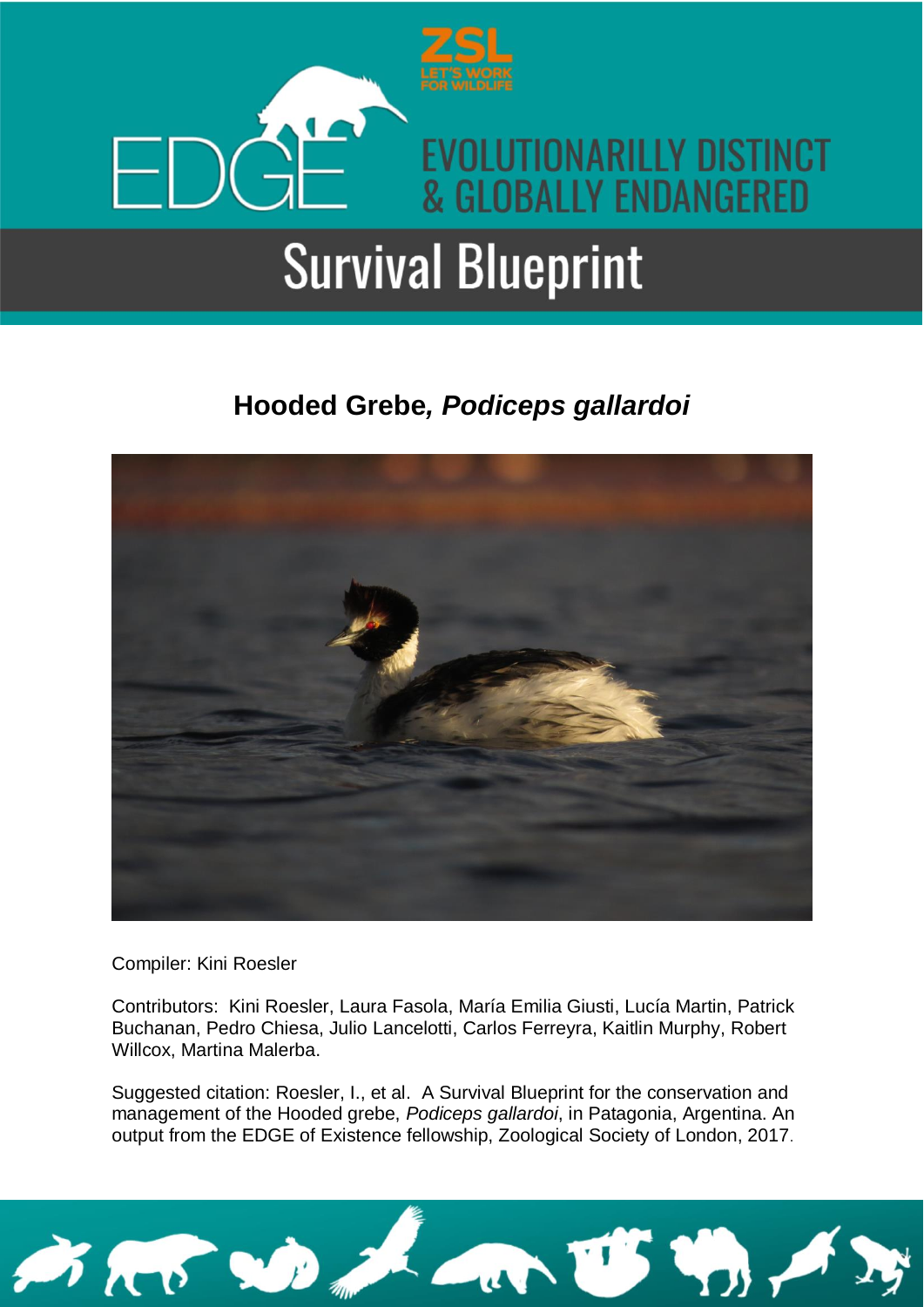



#### **1. STATUS REVIEW**

#### **1.1 Taxonomy:**

Hooded Grebe (*Podiceps gallardoi*) is basal species of the *Podiceps* genus, with no known closely related species. Isolation due to glacial activity and adaptation to remote lakes has resulted in its separation from the rest of the grebes. Grebes are a homogeneous group, but several behavioural differences have been detected in the Hooded Grebe, mostly due to adaptations to the remoteness and strong weather conditions. Among the most important differences, to the importance for its conservation, is that the Hooded Grebe regularly moult while breeding, i.e. not the typical moult migration as most of the other species of the same genus. Furthermore, its breeds in aggregated colonies in small and mid size lakes.

**1.2 Distribution and population status:** The global population is located in Austral Patagonia, mostly in Argentina, within Santa Cruz province. Breeding grounds are located in highland basaltic plateaus in the western part of that province, near the Andes. The population has experiences an 80% decrease since 1985 (Roesler et al. 2012a). Currently the population is stable with 400 breeding pairs (Roesler 2016). Wintering grounds are in the estuaries of three important rivers in the Atlantic Coast (Santa Cruz, Coyle and Gallegos). Some juveniles overwinter in the Cardiel Lake. A small Chilean population is known from a small set of lakes nearby and within Torres del Paine National Park, but no reproduction has been detected to date at these locations. Threats to the hooded grebe are mostly from invasive species, climate change and habitat modification (e.g. hydroelectric dams).

| <b>Country</b> | <b>Population</b><br>estimate<br>(plus references) | <b>Distribution</b>    | <b>Population</b><br>trend<br>(plus<br>references) | <b>Notes</b>                                                                                                                                                                         |
|----------------|----------------------------------------------------|------------------------|----------------------------------------------------|--------------------------------------------------------------------------------------------------------------------------------------------------------------------------------------|
| Argentina      | 800 (Roesler et al.<br>2012a)                      | Santa Cruz<br>province | <b>Stable</b>                                      | Population<br>censuses<br>since 2009.                                                                                                                                                |
| Chile          | c. 20 (Roesler 2015)                               | Magallanes<br>Region   | Unknown                                            | <b>No</b><br>population<br>monitoring.<br>No records<br>of breeding<br>populations<br>but highly<br>likely to<br>breed in<br>remote<br>lakes<br>nearby in<br>Torres del<br>Paine NP. |

#### **1.2.1 Global distribution:**

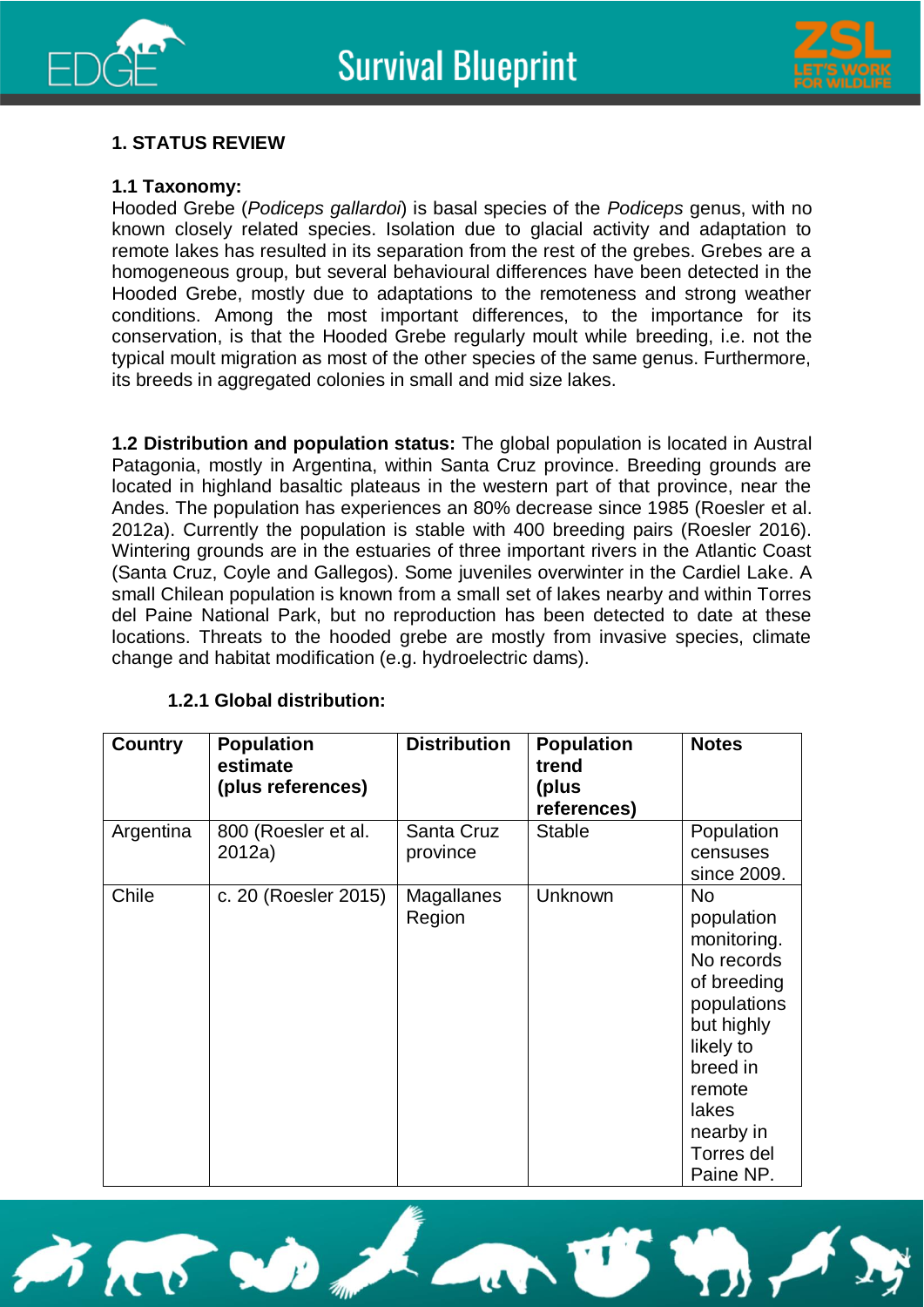



#### **1.2.2 Local distribution:**

| <b>Country</b> | Region<br>$\prime$<br>province | <b>Site</b>                                                                                                                                                                                                 | Level of<br><b>Protectio</b>                                                                                           | <b>Population</b><br>size                                         | Reference(s)                                                                                                                                                                                                                                                                                     | <b>Notes</b>                                                                                                                                                                                                                                                    |
|----------------|--------------------------------|-------------------------------------------------------------------------------------------------------------------------------------------------------------------------------------------------------------|------------------------------------------------------------------------------------------------------------------------|-------------------------------------------------------------------|--------------------------------------------------------------------------------------------------------------------------------------------------------------------------------------------------------------------------------------------------------------------------------------------------|-----------------------------------------------------------------------------------------------------------------------------------------------------------------------------------------------------------------------------------------------------------------|
| Argentina      | Santa<br>Cruz<br>province      | <b>Six</b><br>highland<br>plateaus<br>of<br>western<br>part of<br>the<br>province.<br>Winterin<br>g at<br>three<br>main<br>estuaries<br>in the<br>Atlantic<br>Coast.<br>Lowland<br>lakes<br>(juvenile<br>s) | n<br>One<br>national<br>park<br>(Patagoni<br>a NP),<br>protects<br>40% of<br>the global<br>breeding<br>populatio<br>n. | 800<br>breeding<br>individuals                                    | Roesler, I., S.<br>Imberti, H.<br>Casañas, B.<br>Mahler, and<br>J. C.<br>Reboreda.<br>2012.<br>Hooded<br>Grebe<br>Podiceps<br>gallardoi<br>population<br>decreased by<br>eighty per<br>cent in the<br>last twenty-<br>five years.<br><b>Bird</b><br>Conservation<br>International<br>22:371-382. | Regular<br>monitoring<br>of the<br>breeding<br>populations<br>may<br>indicate that<br>the<br>population<br>is slowly<br>growing at a<br>rate of 2-3%<br>per year.<br>This may be<br>a result of<br>long term<br>conservatio<br>n and<br>managemen<br>t actions. |
| Chile          | Magallan<br>es Region          | <b>Scattere</b><br>d lakes<br>south of<br><b>Torres</b><br>del<br>Paine<br><b>National</b><br>Park                                                                                                          | Some<br>lakes<br>within<br><b>Torres</b><br>del Paine<br>NP.                                                           | c.25<br>individuals.<br>No breeding<br>records in<br>the country. | Roesler, I.<br>2015. The<br>status of<br>Hooded<br>Grebe<br>(Podiceps<br>gallardoi) in<br>Chile.<br>Ornitologia<br>Neotropical<br>26:255-263.                                                                                                                                                    | This<br>populations<br>may<br>represent<br>relict<br>individuals<br>of the type<br>locality<br>population<br>of Las<br>Vizcachas<br>plateau.                                                                                                                    |

#### **1.3 Protection status:**

The Hooded Grebe is considered Critically Endangered by the IUCN and also by the Argentinean Environmental Legislation. It is considered a Natural Monument of Santa Cruz Province. The Patagonia National Park (Santa Cruz province, Argentina) protects 40% of its population in the breeding grounds. In Chile Torres del Paine NP protects some lakes with regular presence of few individuals. Historically, Perito Moreno NP (Argentina) supported a

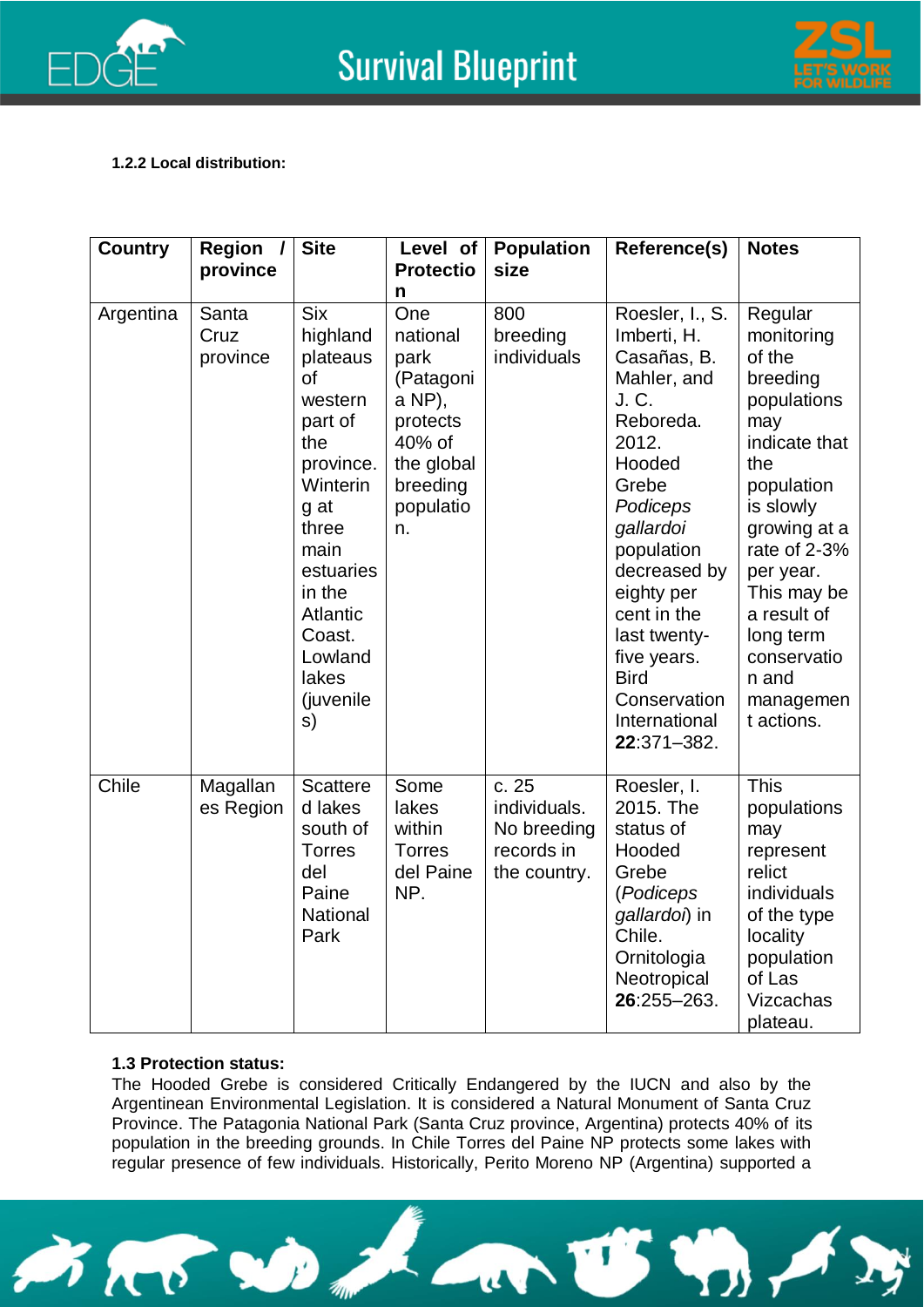



small breeding population (+- 15 pairs) but the last known record of the species in that area is more than 20 years old.



#### **1.4 Ecology, behaviour and habitat requirements:**

It is a medium size grebe (approx. 500 grs; males 600 grs and females 450grs). Its biology and ecology are similar to the rest of the grebes, with some important differences, mostly at a behavioural scale. Its breeding colonies are compact (nests are 20 to 100 cm apart), with a high number of breeding pairs per colony. Parents raise a single chick (2% of the breeding pairs raise a second chick). Moulting during

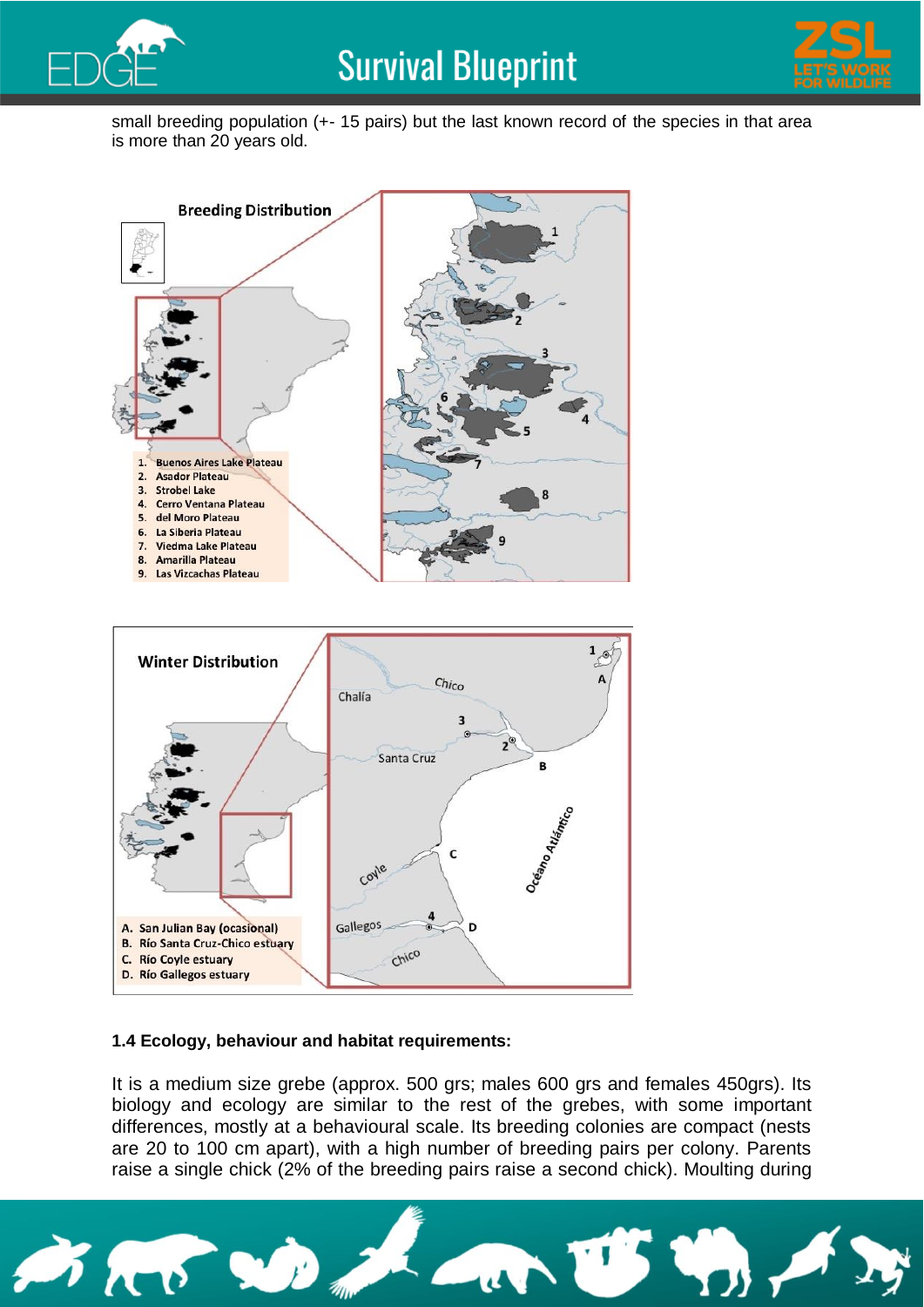



migration is not part of its behaviour as in the other grebes, since the moult of Hooded Grebe occurs during the breeding period. Most of the fat is accumulated during the winter period in the estuaries, since in these locations they prey on small fishes

The Hooded Grebe inhabits approximately 25 highland lakes across five highland plateaus during the breeding period. Its habitat requirements are crystal clear lakes, with a 50% of coverage of water Milfoil and a maximum size of 50 hectares (for reproduction). It feeds on macro invertebrates (mostly snails and crustaceans) associated with the milfoil. In winter the grebes rely on the estuaries of big rivers.

#### **1.5 Threat analysis:**

Several threats have been proposed to explain the decline of Hooded Grebe populations, combined into three main categories: biotic, abiotic and incidental.

The first category includes: a) depredation of eggs and chicks by Kelp Gulls (*Larus dominicanus*), b) competition and depredation by rainbow trout (*Oncorhynchus mykiss*), c) depredation of eggs, chicks and adults by American mink (*Neovison vison*) and d) competition or interference with other waterfowl over nest sites.

The second category includes: a) soil erosion caused by overgrazing, which may result in colmatation and changes in physicochemical conditions of lakes, b) volcanic eruptions, which also may affect, at least temporarily, the availability of suitable breeding lakes, as a result of the influx of volcanic ash, c) an apparent increase in the average wind speed during the breeding season (Global Climate Change), which may cause an increase in damage to nests, and d) a drought cycle, which may reduce availability of lakes suitable for breeding (Global Climate Change).

The third category includes: a) bycatch in fisheries at the estuaries of the rivers Coyle, Gallegos and Santa Cruz, b) harmful effects of artificial lights in cities near the wintering grounds, which may confuse migrants and produce collisions (e.g. there are two records for Hooded Grebes at Río Gallegos city, and it has been reported as an important threat for some migratory grebes of North America), and c) habitat modification due to hydroelectric dams to be constructed in the Santa Cruz River (i.e. habitat modification of the Santa Cruz River estuary).

#### **1.6 Stakeholder analysis:**

| <b>Country</b> | <b>Stakeholder</b>                                               | Stakeholder's<br>interest in the<br>species'<br>conservation           | <b>Current</b><br>activities                               | <b>Impact</b><br>(positive,<br>negative<br>or both) | <b>Intensity</b><br>of impact<br>(low,<br>medium,<br>high or<br>critical) |
|----------------|------------------------------------------------------------------|------------------------------------------------------------------------|------------------------------------------------------------|-----------------------------------------------------|---------------------------------------------------------------------------|
| Argentina      | <b>National Park</b><br>Administration<br>(NPA). They<br>are the | Enforcement of<br><b>National Parks</b><br>and protection<br>of native | Enhancement<br>of the<br>Patagonia<br><b>National Park</b> | Positive                                            | High/critical                                                             |

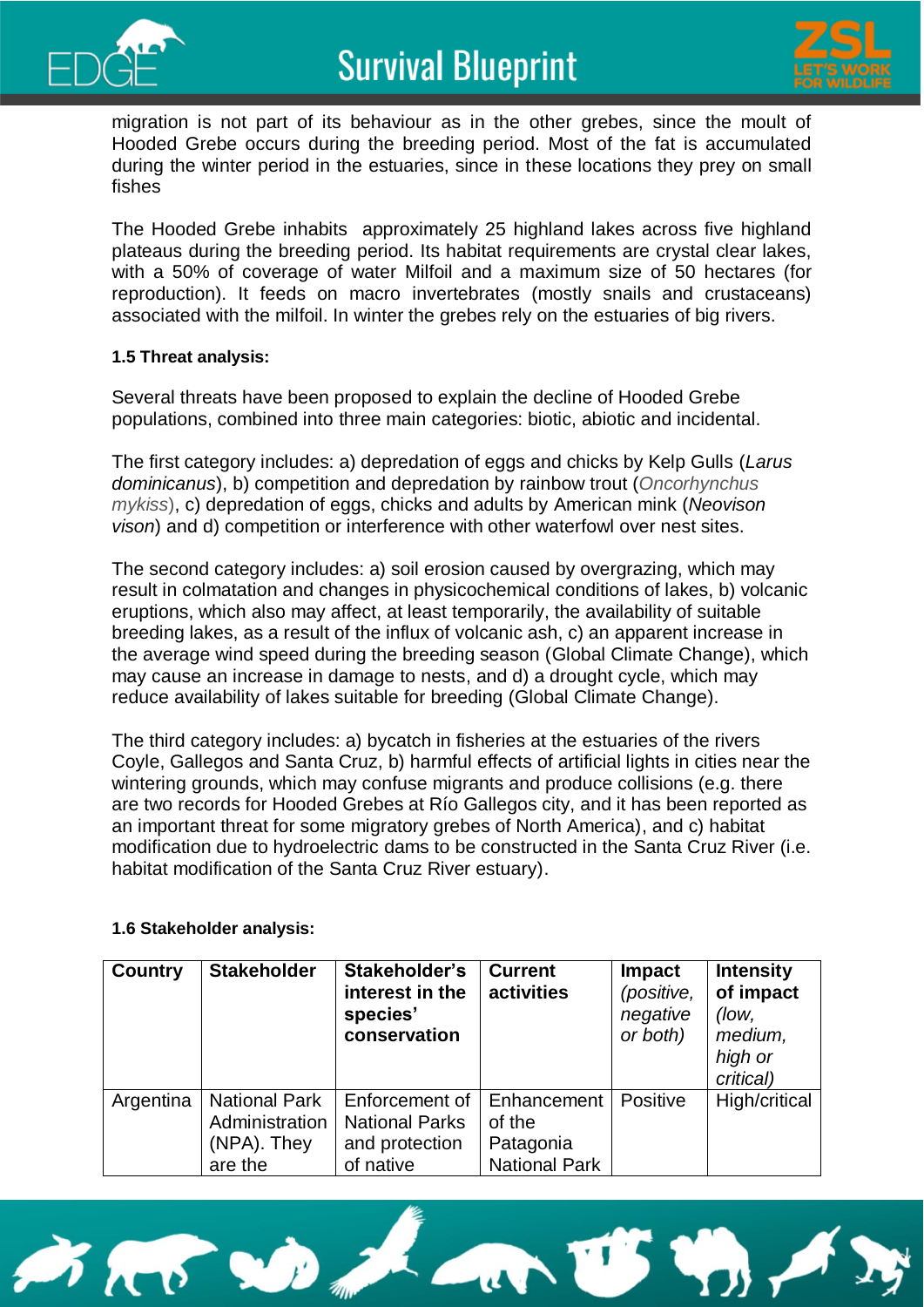



|           | national<br>agency that<br>control and<br>run all<br>national parks<br>in Argentina.                                                                                                                              | species.                                                                                                                                                                                                                                                                                                                | (from 50.000<br>ha to 250.000<br>ha.). Support<br>on the<br>invasive<br>species<br>control<br>programmes<br>(American<br>Mink).                                                                                                                                                                                               |             |        |
|-----------|-------------------------------------------------------------------------------------------------------------------------------------------------------------------------------------------------------------------|-------------------------------------------------------------------------------------------------------------------------------------------------------------------------------------------------------------------------------------------------------------------------------------------------------------------------|-------------------------------------------------------------------------------------------------------------------------------------------------------------------------------------------------------------------------------------------------------------------------------------------------------------------------------|-------------|--------|
| Argentina | Consejo<br>Agrario<br>Provincial<br>(CAP)<br>(Provincial<br>Agricultural<br>Council).<br>They are a<br>provincial<br>agency that is<br>in charge of<br>the reserves<br>and wildlife in<br>Santa Cruz<br>province. | Improve the<br>knowledge of<br>the wildlife in<br>Santa Cruz in<br>order to protect<br>it. Enforcement<br>of the<br>provincial<br>natural<br>reserves.                                                                                                                                                                  | Not many<br>activities due<br>to the lack of<br>capacities<br>(i.e. no field<br>technicians<br>nor personnel<br>in important<br>towns nor<br>vehicles to<br>access to<br>Hooded<br>Grebe areas).<br>I have been<br>supporting<br>their activities<br>and<br>incentivising<br>to improve<br>their<br>presence in<br>the field. | Positive    | Low    |
| Argentina | Sociedad<br>Rural<br>Argentina<br>(SRA). A<br>national<br>organisation<br>that<br>congregates<br>landowners<br>all over the<br>country,<br>promoting<br>new<br>productive<br>activities and<br>techniques.        | The creation of<br>Protected<br>areas and the<br>implementation<br>of new laws<br>and regulations<br>could restrict<br>their economic<br>activities. The<br>project has no<br>real impact on<br>their interest,<br>although the<br><b>Hooded Grebe</b><br>has become a<br>local symbol<br>that community<br>is proud of | Improve<br>activities to<br>increase<br>sustainable<br>use of the<br>land. Working<br>on<br>ecotourism<br>opportunities.<br>Coordination<br>to control of<br>invasive<br>species<br>(American<br>Mink) and<br>avoidance of<br>stocking<br>rainhow trout                                                                       | <b>Both</b> | Medium |





US VOI,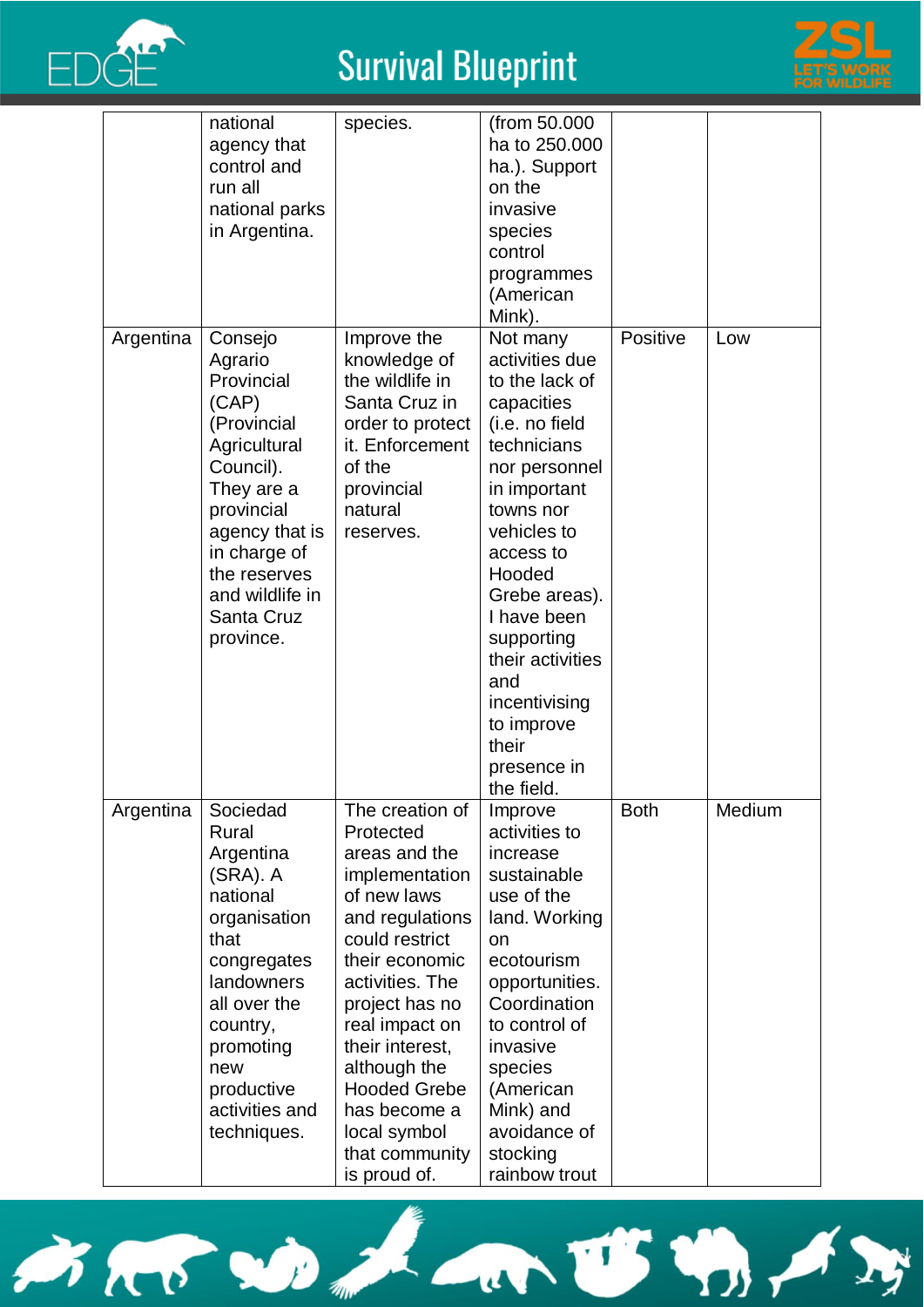



|           |                                                                                                                                                                                                                                                                                   | Presence of<br>HG on their<br>land could<br>eventually<br>reduce the<br>productive<br>opportunities in<br>relation to<br>aquaculture<br>activities<br>(freshwater<br>fisheries) | on important<br>Lakes.                                                                                                                                                                                                                                                                                                                                                |          |        |
|-----------|-----------------------------------------------------------------------------------------------------------------------------------------------------------------------------------------------------------------------------------------------------------------------------------|---------------------------------------------------------------------------------------------------------------------------------------------------------------------------------|-----------------------------------------------------------------------------------------------------------------------------------------------------------------------------------------------------------------------------------------------------------------------------------------------------------------------------------------------------------------------|----------|--------|
| Argentina | <b>Local NGOs</b><br>(Ambiente<br>Sur,<br>Asociación<br>Identidad,<br>local Club<br>Andinos (2),<br>Club de<br><b>Observadores</b><br>de Aves-<br>$COA- (6)$<br>and national<br>NGOs (Aves<br>Argentinas,<br>Fundación<br>Flora y Fauna<br>Argentina and<br>Banco de<br>Bosques). | Conservation<br>of the wildlife<br>and protected<br>area<br>enforcement.<br>Some NGOs<br>work on the<br>protection of<br>natural and<br>cultural<br>heritage.                   | The activities<br>are based on<br>increasing<br>the capacities<br>of the NGOs<br>and the<br>participant.<br><b>Building local</b><br>capacities<br>and<br>generation of<br>local leaders.<br>Furthermore<br>interaction<br>with national<br><b>NGOs will</b><br>promote<br>activities and<br>conservation<br>at a larger<br>scale<br>(National and<br>international). | Positive | High   |
| Argentina | Local<br>governments<br>(municipal<br>and<br>provincial)                                                                                                                                                                                                                          | Political<br>visibility and<br>resources from<br>ecotourism.                                                                                                                    | Promotion of<br>the<br>interaction<br>with other<br>provincial and<br>national<br>agencies.<br>The Hooded<br>Grebe is<br>becoming an<br>important<br>income for<br>many<br>localities due<br>to the                                                                                                                                                                   | Positive | Medium |

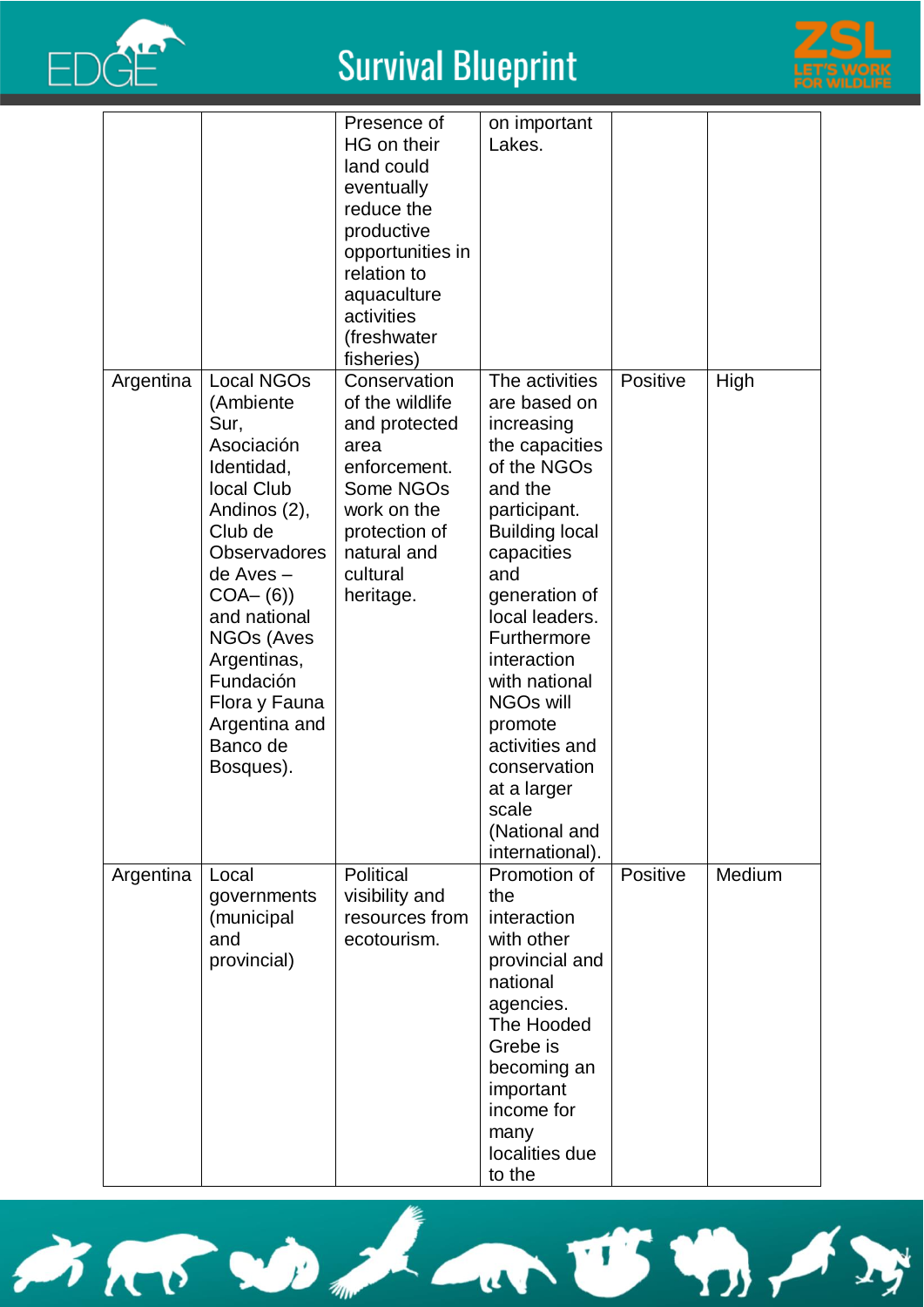



|           |                                                           |                                                                                                                                                                                             | increase of<br>the                                                                                                                                                                                                                                                                                                                                                                                                                                                                                                              |          |        |
|-----------|-----------------------------------------------------------|---------------------------------------------------------------------------------------------------------------------------------------------------------------------------------------------|---------------------------------------------------------------------------------------------------------------------------------------------------------------------------------------------------------------------------------------------------------------------------------------------------------------------------------------------------------------------------------------------------------------------------------------------------------------------------------------------------------------------------------|----------|--------|
|           |                                                           |                                                                                                                                                                                             | birdwatching                                                                                                                                                                                                                                                                                                                                                                                                                                                                                                                    |          |        |
| Argentina | Independent<br>landowners<br>(not members<br>of the SRA). | Similar to the<br>ones of SRA:<br>The creation of<br>Protected<br>areas and the<br>implementation<br>of new laws<br>and regulations<br>could restrict<br>their<br>economical<br>activities. | tourism.<br><b>Activities</b><br>proposed<br>have no real<br>impact on<br>their interest,<br>although the<br>Hooded<br>Grebe has<br>become a<br>local symbol<br>that the<br>community is<br>proud of.<br>Presence of<br>HG on their<br>land could<br>eventually<br>reduce the<br>productive<br>opportunities<br>in relation to<br>aquaculture<br>activities<br>(freshwater<br>fisheries) due<br>to restriction<br>on the uses<br>of the<br>waterbodies.<br>A positive<br>aspect is that<br>the project<br>could<br>generate new | Positive | Medium |
|           |                                                           |                                                                                                                                                                                             | resources for<br>ecotourism.                                                                                                                                                                                                                                                                                                                                                                                                                                                                                                    |          |        |

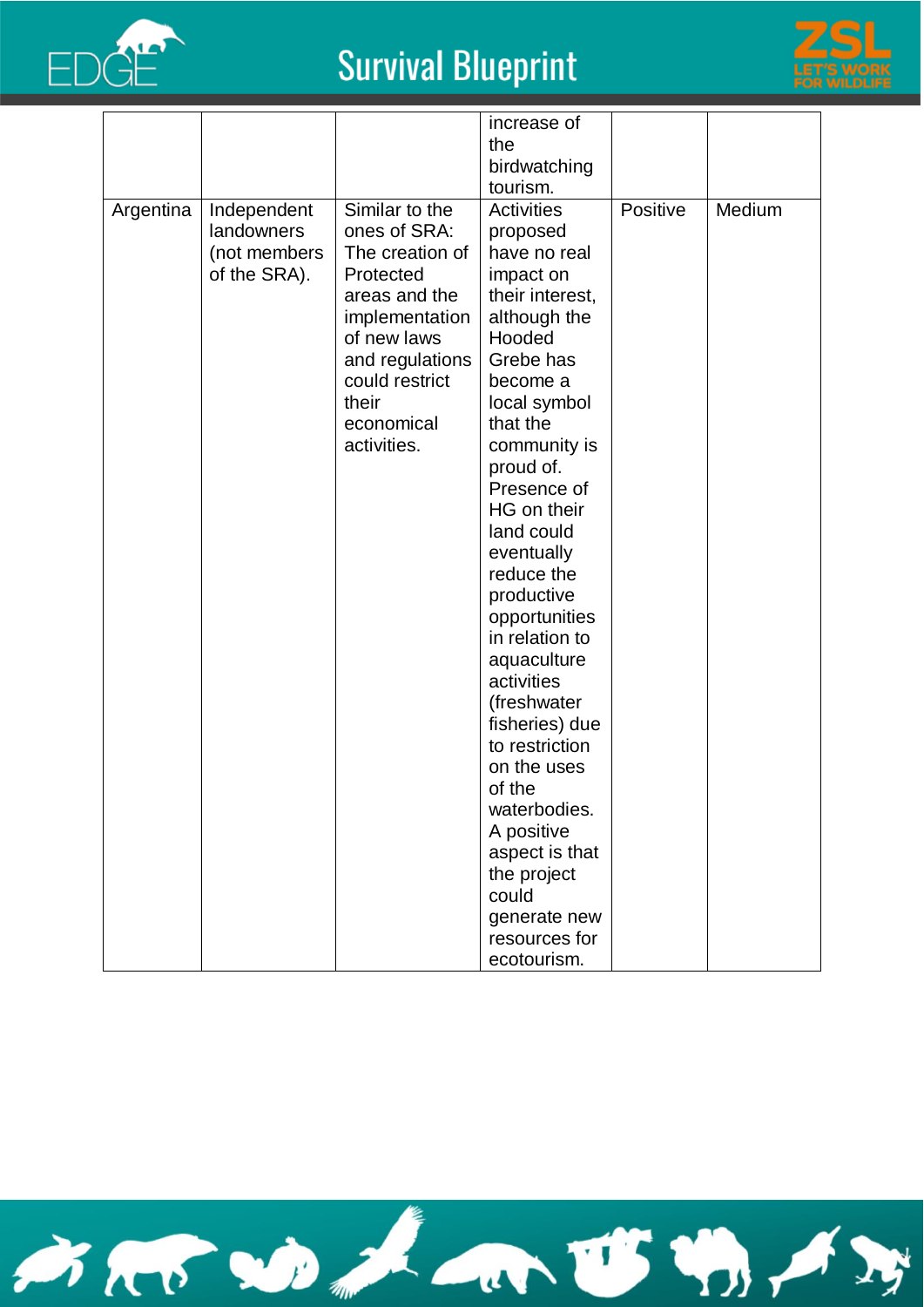



#### **1.7 Context and background information that will affect the success of any conservation action for this species:**

|                                                  | <b>Description</b>                                                                                                                                         | <b>Barriers to conservation</b>                                                                                                                                                                                                        | <b>Opportunities for</b><br>conservation                                                                                                                                                                                                                                                      |
|--------------------------------------------------|------------------------------------------------------------------------------------------------------------------------------------------------------------|----------------------------------------------------------------------------------------------------------------------------------------------------------------------------------------------------------------------------------------|-----------------------------------------------------------------------------------------------------------------------------------------------------------------------------------------------------------------------------------------------------------------------------------------------|
| Socio-cultural effects<br>and cultural attitudes | Patagonian societies are "close" societies<br>and very conservative in their behaviours.                                                                   | Continuation with current<br>activities and lack of dialogue to<br>change cultural perception of<br>opportunities (continuation of<br>current activities and<br>behaviours, such as fisheries,<br>open sky city dumps,<br>overgrazing) | The most important<br>opportunity is that when<br>you become a "member of<br>their society" (after<br>spending several years<br>working in the area) your<br>voice is heard by the local<br>leaders. Changes in those<br>close communities are only<br>possible through the local<br>leaders. |
| <b>Economic implications</b>                     | Changes in economical activities will take<br>time since; the current economic activities<br>are large-scale activities (Fisheries and<br>cattle grazing). | The biggest threat is the long<br>periods of time needed to<br>change the economical<br>activities.                                                                                                                                    | Bringing new options for<br>income that are easier to<br>achieve at low cost with<br>high-income rate (e.g. eco-<br>tourism) will provide a<br>powerful tool to discuss<br>changes in their economic<br>activities.                                                                           |

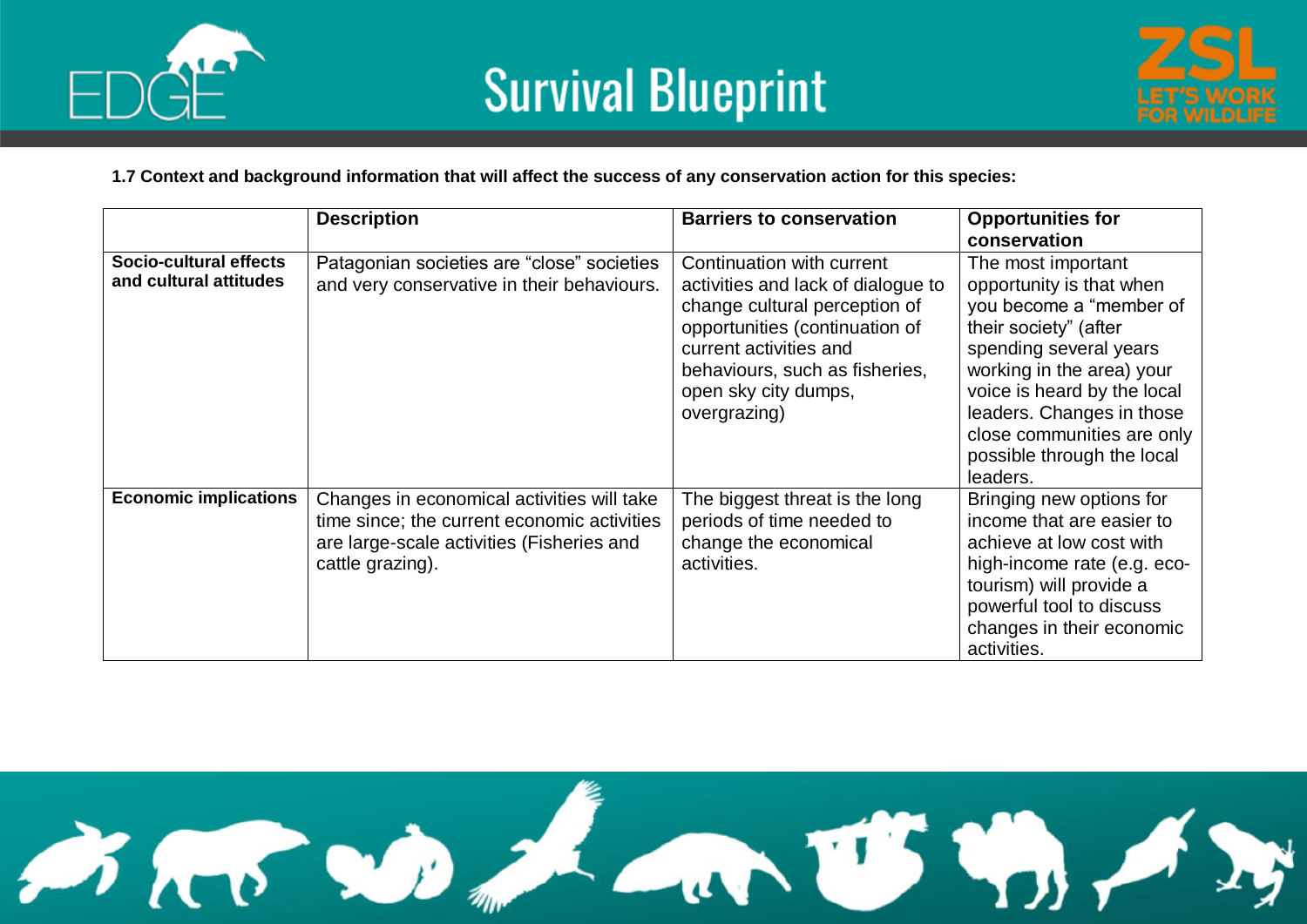





| <b>Existing conservation</b>           | Creation of National Parks and invasive                                                                                                                                                                                                                                                                                                  | The total area covered by nature                                                                                                                                                                                                                                      | The increasing interest on                                                                                                                                                                                                       |
|----------------------------------------|------------------------------------------------------------------------------------------------------------------------------------------------------------------------------------------------------------------------------------------------------------------------------------------------------------------------------------------|-----------------------------------------------------------------------------------------------------------------------------------------------------------------------------------------------------------------------------------------------------------------------|----------------------------------------------------------------------------------------------------------------------------------------------------------------------------------------------------------------------------------|
| measures                               | species control programmes.                                                                                                                                                                                                                                                                                                              | reserves and the scale of the<br>control programmes is not                                                                                                                                                                                                            | the conservation of the HG<br>will favour the increase in                                                                                                                                                                        |
|                                        |                                                                                                                                                                                                                                                                                                                                          | enough (it is less than 40% of<br>HG distribution). Lack of<br>conservation actions in the<br>winter grounds. New mega                                                                                                                                                | the total area protected<br>and will favour the<br>extrapolation of the<br>invasive species control                                                                                                                              |
|                                        |                                                                                                                                                                                                                                                                                                                                          | dams proposed and almost<br>certain to go ahead (despite<br>campaigns) for part of the winter<br>grounds.                                                                                                                                                             | programme to different<br>areas.                                                                                                                                                                                                 |
| Administrative/political<br>set-up     | <b>Santa Cruz and National Governments</b><br>have passed laws to protect the Hooded<br>Grebe. The economic situation in Santa<br>Cruz is poor, but the National<br>Government has increased the funding to<br>protect critically endangered species<br>under the "Zero Extinction Programme";<br>the HG is one of the selected species. | The political differences<br>between provincial and national<br>government are probably<br>reducing the chances to get<br>enough funding to protect the<br>complete distribution of the<br>Hooded Grebe.                                                              | The high profile of the<br>Hooded Grebe in the<br>public eye will provide<br>support and pressure to<br>the governments to favour<br>its conservation.                                                                           |
| <b>Local expertise and</b><br>interest | Local expertise has grown since 2015<br>with several local leaders now<br>participating in different localities of the<br>province. Local leaders are getting<br>attention through participating in COAs<br>(Birding Clubs) and by working with local<br>NGO <sub>s</sub> .                                                              | Lack of resources to support<br>local leaders may reduce the<br>support available and lead to<br>the cancelation of current<br>activities, undermining the<br>current interest that inhabitants<br>of the province have in the<br>conservation of the Hooded<br>Grebe | Local leaders are mostly<br>born and raised in their<br>hometown. That<br>characteristic makes them<br>a fundamental tool to<br>reach every level of the<br>community, even higher<br>levels within political<br>administration. |

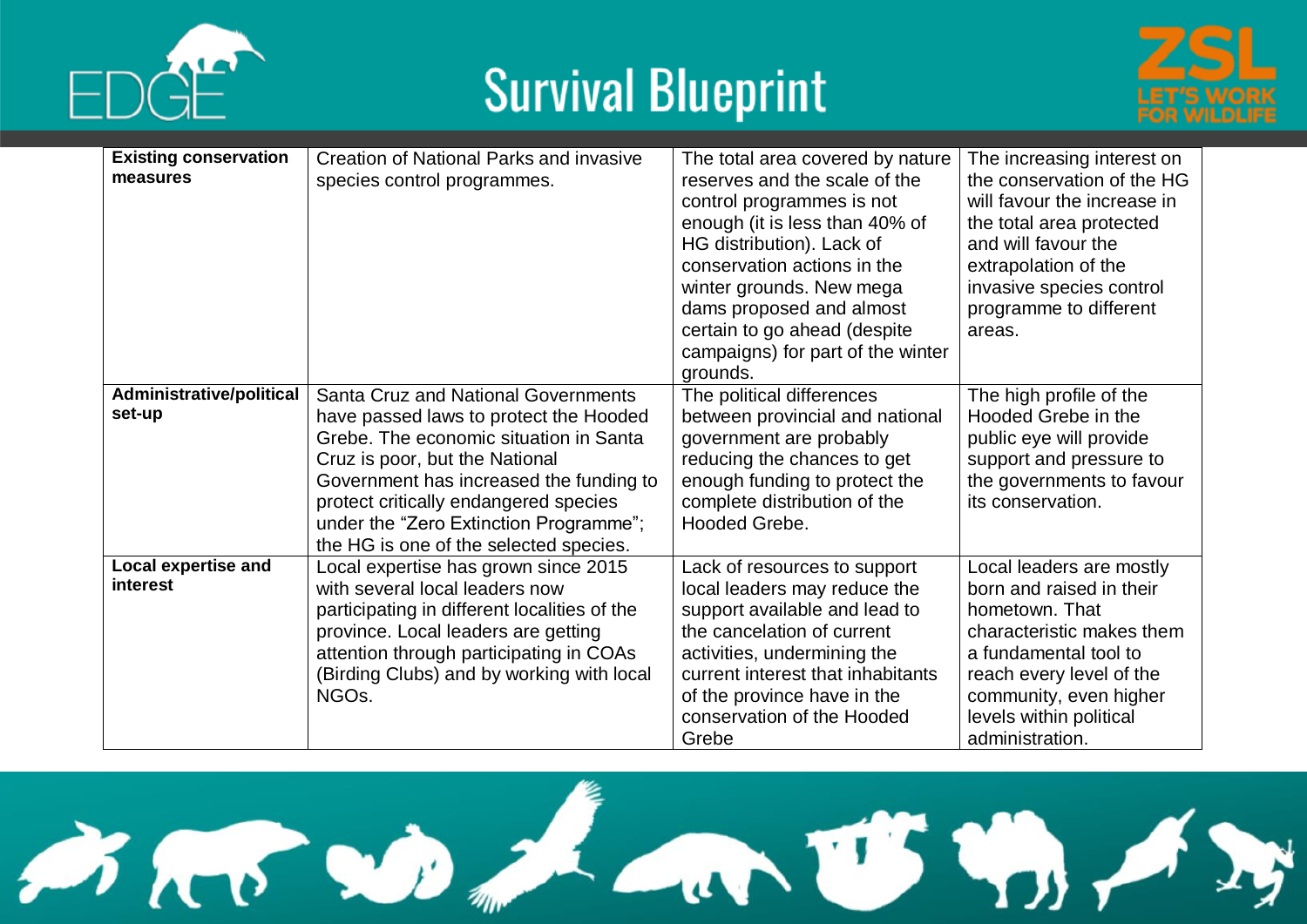





| <b>Cultural attitudes</b> | Hooded Grebe has become a local<br>symbol, changing the perception of the<br>importance of wildlife. Cultural perception<br>of ranching is important, and sheep are<br>the most important animal for the region. | The conflict of interest and<br>perception of those conflicts<br>(between sheep production and<br>grebe conservation) could<br>become an important problem<br>for the creation of nature<br>reserves. | The importance of the HG<br>in the Santa Cruz (and<br>Argentinean) community<br>will support conservation<br>actions toward protection<br>of the species. |
|---------------------------|------------------------------------------------------------------------------------------------------------------------------------------------------------------------------------------------------------------|-------------------------------------------------------------------------------------------------------------------------------------------------------------------------------------------------------|-----------------------------------------------------------------------------------------------------------------------------------------------------------|
| <b>Appeal of species</b>  | The Hooded Grebe is the most well-<br>known bird species in the area. The<br>species has received special attention by<br>local communities.                                                                     | N/A                                                                                                                                                                                                   | The species' popularity<br>and high level of appeal<br>will support conservation<br>actions.                                                              |
| <b>Resources</b>          | The resources for HG conservation are<br>scarce, as most resources for<br>conservation all over the country.                                                                                                     | Political crisis, and economic<br>changes in the country could<br>threaten current conservation<br>actions.                                                                                           | Popularity of HG and<br>national government<br>interest on the species<br>could help to secure future<br>funding.                                         |

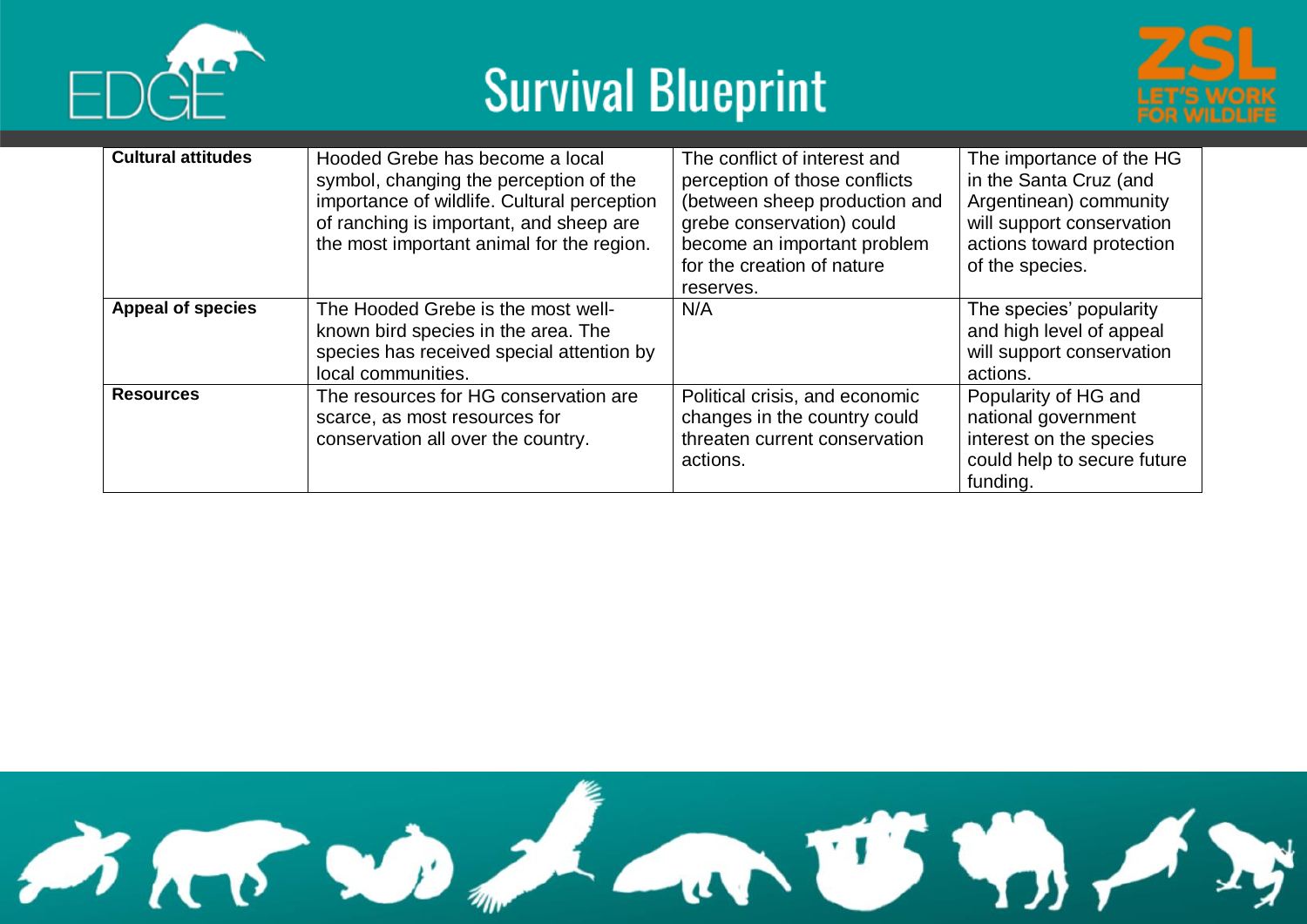





#### **2. ACTION PROGRAMME**

| Vision (30-50 years)                                                                                                |                       |  |  |  |  |  |
|---------------------------------------------------------------------------------------------------------------------|-----------------------|--|--|--|--|--|
| Recover Hooded Grebe populations numbers and occupancy area to similar levels known in the 1980's                   |                       |  |  |  |  |  |
| Goal(s) (5-10 years)                                                                                                |                       |  |  |  |  |  |
| Recover important population by controlling major threats and by creation of new protected areas.                   |                       |  |  |  |  |  |
| <b>Objectives</b>                                                                                                   | <b>Prioritisation</b> |  |  |  |  |  |
|                                                                                                                     | (low, medium,         |  |  |  |  |  |
|                                                                                                                     | high or critical)     |  |  |  |  |  |
| Expansion and consolidation of invasive species control programmes                                                  | Critical              |  |  |  |  |  |
| Understand biological characteristic fundamental for its conservation (e.g. migration patterns)                     | Critical              |  |  |  |  |  |
| Creation of protected areas in breeding grounds (national and provincial)                                           | Critical              |  |  |  |  |  |
| Identification of threats in the winter grounds                                                                     | High                  |  |  |  |  |  |
| Creation of protected areas in the winter grounds (national and provincial)                                         | Critical              |  |  |  |  |  |
| Reinforcement of the educational/divulgation programme at local, provincial, national and international level       | High                  |  |  |  |  |  |
| Consolidation of local network of local leaders and local participant for the protection of important areas (winter | High                  |  |  |  |  |  |
| and summer)                                                                                                         |                       |  |  |  |  |  |
| Promotion of sustainable activities (e.g. ecotourism)                                                               | High                  |  |  |  |  |  |
| Promotion of scientific research to different component of the ecosystem.                                           | Medium                |  |  |  |  |  |

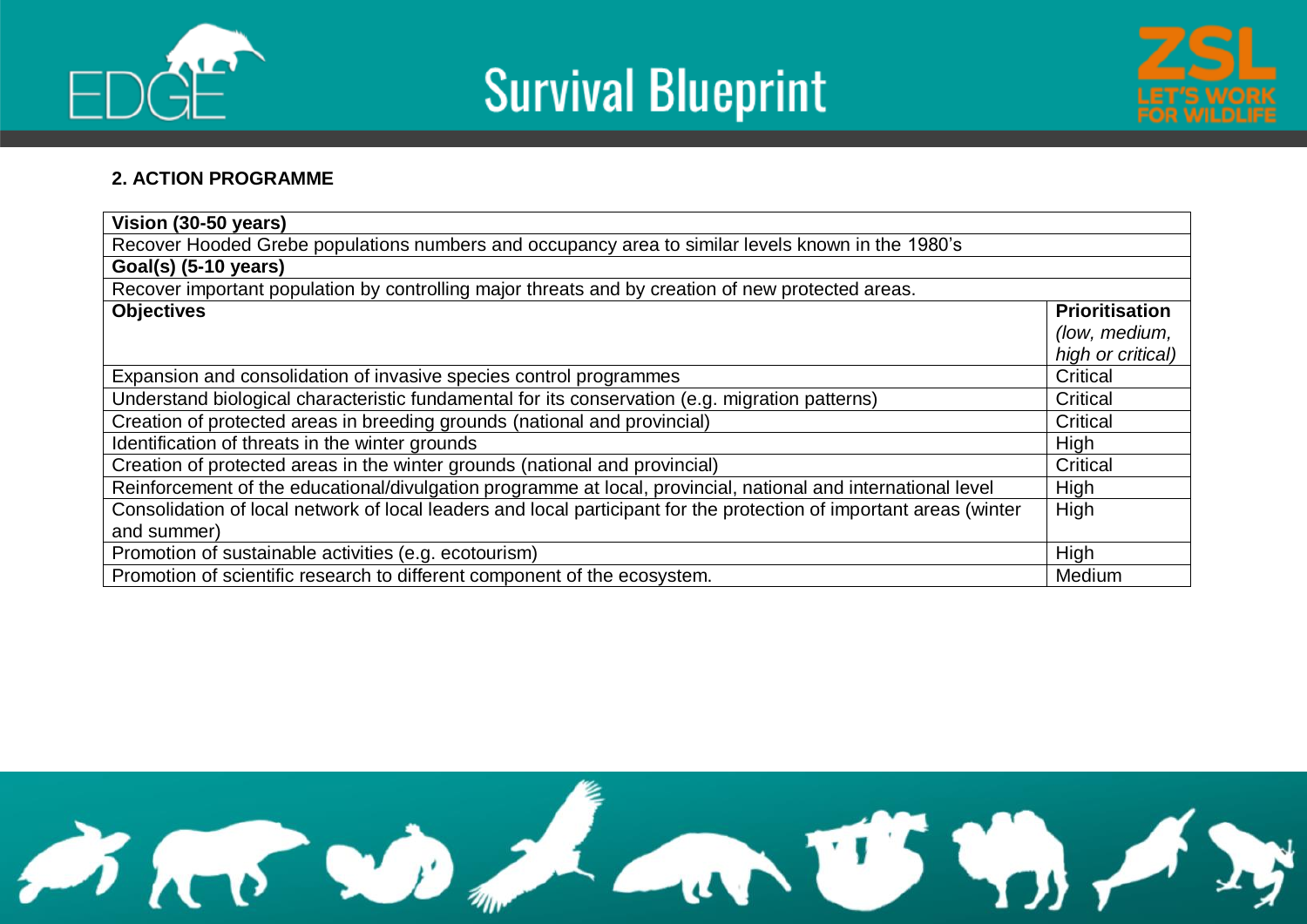



| <b>Activities</b>                                      | Country /<br>region | <b>Priority</b><br>(low.<br>medium, high<br>or critical) | <b>Associated</b><br>costs (GBP)                                                | <b>Time</b><br>scale | <b>Responsible</b><br>stakeholders                                  | <b>Indicators</b>                                                                       | <b>Risks</b>                                                                                                                                                                                        | <b>Activity type</b>                           |
|--------------------------------------------------------|---------------------|----------------------------------------------------------|---------------------------------------------------------------------------------|----------------------|---------------------------------------------------------------------|-----------------------------------------------------------------------------------------|-----------------------------------------------------------------------------------------------------------------------------------------------------------------------------------------------------|------------------------------------------------|
|                                                        |                     |                                                          | Objective 1: Expansion and consolidation of invasive species control programmes |                      |                                                                     |                                                                                         |                                                                                                                                                                                                     |                                                |
| Mink Control<br>Programme                              | Argentina           | Critical                                                 | 70.000<br>Pounds/year                                                           | 10 years             | <b>National Park</b><br>Administration,<br>CAP, INTA,<br><b>RSA</b> | Eradication<br>of mink<br>population<br>from<br>important<br>areas for the<br><b>HG</b> | <b>Opportunities: National</b><br>programmes for controlling<br>invasive species. Provincial law<br>against American Mink.<br>Threats: lack of resources for long-<br>term conservation programmes. | <b>Species</b><br>Management /<br>Law & Policy |
| Lake<br>restoration<br>programme<br>(Trout<br>removal) | Argentina           | High                                                     | 40.000<br>Pounds/year                                                           | 10 years             | CAP, Fresh<br>water<br>Provincial<br>Administration                 | Lake without<br>presence of<br>Trout.                                                   | <b>Opportunities: National</b><br>programmes for controlling<br>invasive species. Provincial law<br>against American Mink.<br>Threats: lack of resources for long-<br>term conservation programmes. | Land/Water<br>Management                       |
| Kelp Gull<br>population<br>Control                     | Argentina           | High                                                     | 5.000<br>pounds/year                                                            | 20 years             | CAP, NPA,<br>INTA, Local<br>Municipalities.                         | Reduction of<br>the number<br>of inland<br>colonies.                                    | <b>Opportunities: National</b><br>programmes for controlling<br>invasive species. Provincial law<br>against American Mink.<br>Threats: lack of resources for long-<br>term conservation programmes. | <b>Species</b><br>Management                   |

SAS DA ANUSY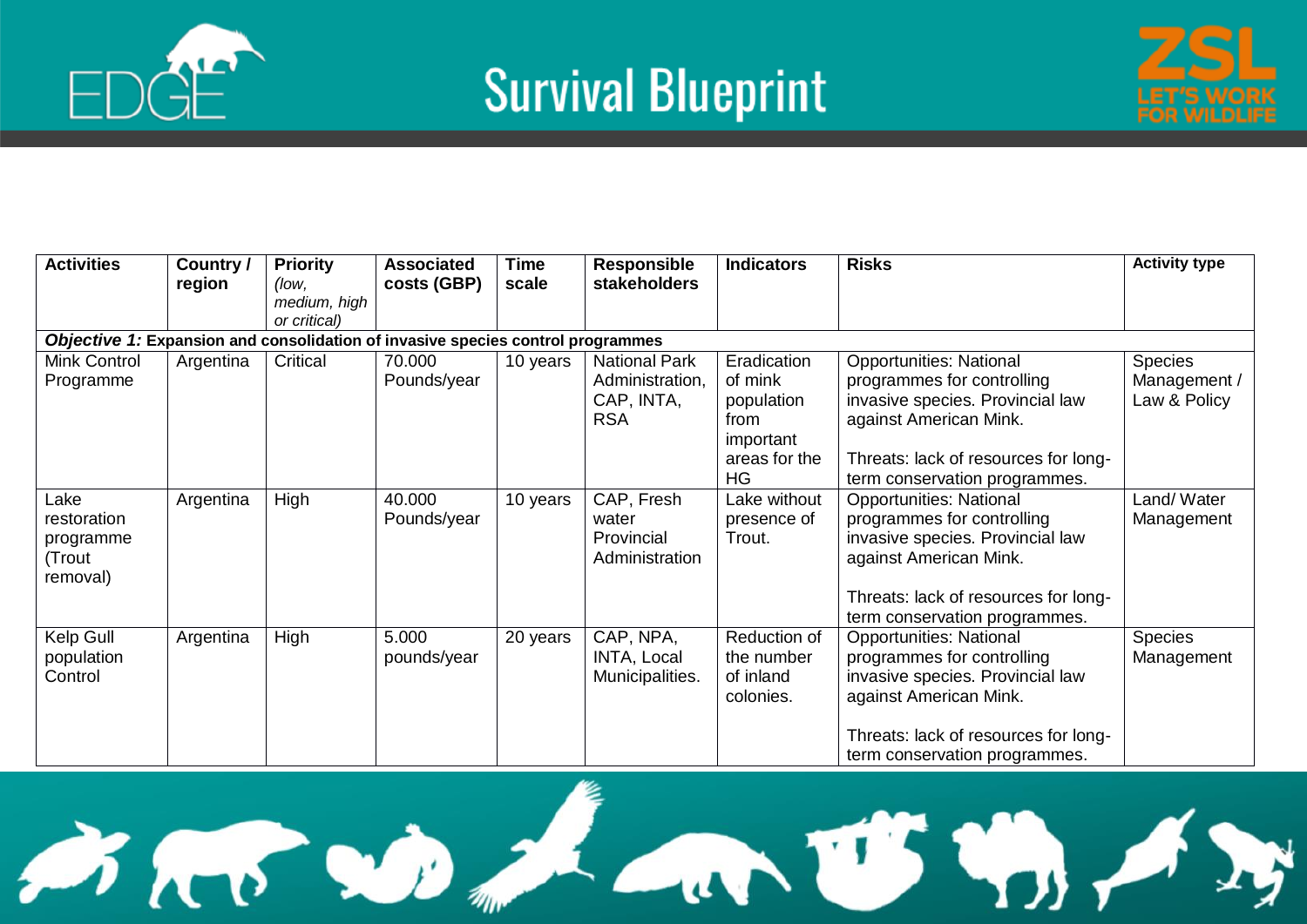





| <b>Activities</b>                                                                        | Country /<br>region | <b>Priority</b><br>(low, | <b>Associated</b><br>costs (GBP) | <b>Time</b><br>scale | <b>Responsible</b><br><b>stakeholders</b>                                                                    | <b>Indicators</b>                                                                                          | <b>Risks</b>                                                                                                                                                                                                                                                                                     | <b>Activity type</b>   |
|------------------------------------------------------------------------------------------|---------------------|--------------------------|----------------------------------|----------------------|--------------------------------------------------------------------------------------------------------------|------------------------------------------------------------------------------------------------------------|--------------------------------------------------------------------------------------------------------------------------------------------------------------------------------------------------------------------------------------------------------------------------------------------------|------------------------|
|                                                                                          |                     | medium, high             |                                  |                      |                                                                                                              |                                                                                                            |                                                                                                                                                                                                                                                                                                  |                        |
|                                                                                          |                     | or critical)             |                                  |                      |                                                                                                              |                                                                                                            |                                                                                                                                                                                                                                                                                                  |                        |
|                                                                                          |                     |                          |                                  |                      | Objective 2: Understand biological characteristic fundamental for its conservation (e.g. migration patterns) |                                                                                                            |                                                                                                                                                                                                                                                                                                  |                        |
| Movement<br>studies                                                                      | Argentina           | Critical                 | 30.000<br>Pounds/year            | 5 years              | CONICET,<br>NGOs (COAs)                                                                                      | GIS with<br>complete<br>information of<br>timing and<br>distribution.<br>Peer<br>reviewed<br>publications. | Opportunities: increasing interest in<br>migratory movements of grebes.<br>Increasing in the number of<br>observers and local leaders.<br>Increasing in the number of eBird<br>users.<br>Threats: difficulties to secure long<br>term founds for research activities<br>in developing countries. | Improving<br>knowledge |
| Habitat<br>characteristics<br>studies (site<br>selection and<br>lake<br>characteristics) | Argentina           | High                     | 15.000<br>Pounds/year            | 5 years              | <b>CONICET</b>                                                                                               | Peer<br>reviewed<br>publications.                                                                          | Opportunities: increasing interest in<br>the conservation of the Hooded<br>Grebe. The Environmental Agency<br>treats it as an important species.<br>Threats: difficulties to secure long<br>term founds for research activities<br>in developing countries.                                      | Improving<br>knowledge |
| Behavioural<br>and biology<br>studies                                                    | Argentina           | High                     | 18.000<br>Pounds/year            | 7 years              | <b>CONICET</b>                                                                                               | Peer<br>reviewed<br>publications.                                                                          | Opportunities: increasing interest<br>on the conservation of the Hooded<br>Grebe. The Environmental Agency<br>treated it as an important species.<br>Threats: difficulties to secure long<br>term founds for research activities<br>in developing countries.                                     | Improving<br>knowledge |

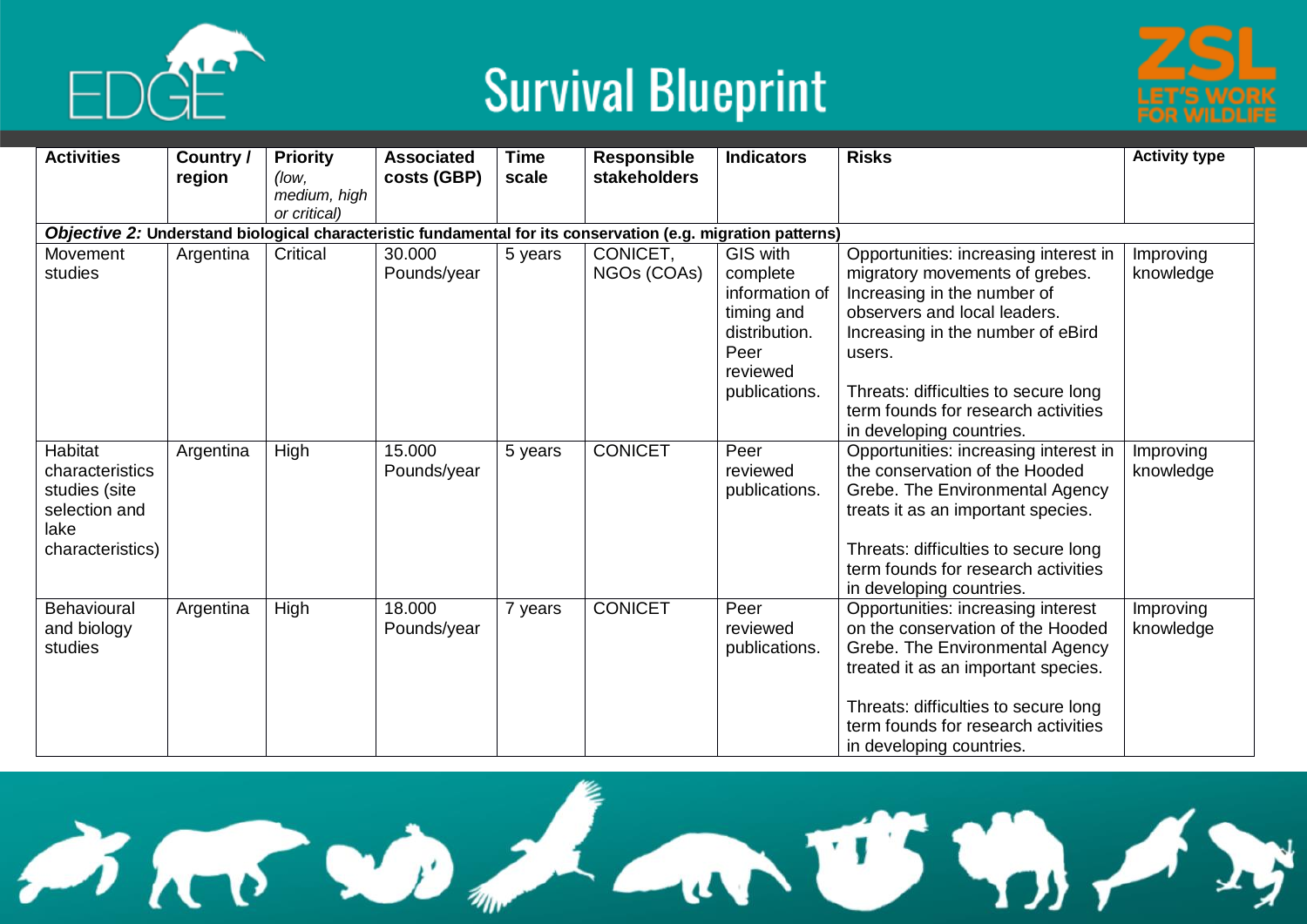



| <b>Activities</b>                                            | Country /<br>region | <b>Priority</b><br>(low, | <b>Associated</b><br>costs (GBP) | Time<br>scale | <b>Responsible</b><br><b>stakeholders</b> | <b>Indicators</b> | <b>Risks</b>                          | <b>Activity type</b> |
|--------------------------------------------------------------|---------------------|--------------------------|----------------------------------|---------------|-------------------------------------------|-------------------|---------------------------------------|----------------------|
|                                                              |                     | medium, high             |                                  |               |                                           |                   |                                       |                      |
|                                                              |                     | or critical)             |                                  |               |                                           |                   |                                       |                      |
| Objective 3: Creation of protected areas in breeding grounds |                     |                          |                                  |               |                                           |                   |                                       |                      |
| Identification of                                            | Argentina           | Critical                 | 8.000                            | 5 years       | NPA, CAP,                                 | Amount of         | Opportunities: increasing interest in | Law & Policy         |
| important                                                    |                     |                          | pounds/year                      |               | Secretary of                              | hectares          | the conservation of the Hooded        |                      |
| areas and                                                    |                     |                          |                                  |               | Environment                               | protected         | Grebe due to the potential impact     |                      |
| promotion of                                                 |                     |                          |                                  |               | (Santa Cruz),                             |                   | of the hydroelectric dams             |                      |
| information to                                               |                     |                          |                                  |               | local                                     |                   | (compensation activities). The        |                      |
| governmental                                                 |                     |                          |                                  |               | municipalities.                           |                   | Environmental Agency treats it as     |                      |
| agencies.                                                    |                     |                          |                                  |               |                                           |                   | an important species.                 |                      |
|                                                              |                     |                          |                                  |               |                                           |                   | Threats: Difficulties of the          |                      |
|                                                              |                     |                          |                                  |               |                                           |                   | government to buy private land.       |                      |
|                                                              |                     |                          |                                  |               |                                           |                   | Local rejection of creation of nature |                      |
|                                                              |                     |                          |                                  |               |                                           |                   | reserve in productive lands.          |                      |
| Objective 4: Identification of threats in the winter grounds |                     |                          |                                  |               |                                           |                   |                                       |                      |
| Site selection                                               | Argentina           | High                     | 15.000                           | 2 years       | CONICET.                                  | <b>GIS</b>        | Opportunities: increasing interest in | Improving            |
| studies in the                                               |                     |                          | pounds/year                      |               | Universities.                             | (complete)        | the conservation of the Hooded        | knowledge            |
| winter grounds                                               |                     |                          |                                  |               | NGOs (COAs)                               | information of    | Grebe. The Environmental Agency       |                      |
|                                                              |                     |                          |                                  |               |                                           | utilization).     | treats it as an important species.    |                      |
|                                                              |                     |                          |                                  |               |                                           | Peer              |                                       |                      |
|                                                              |                     |                          |                                  |               |                                           | reviewed          | Threats: difficulties to secure long  |                      |
|                                                              |                     |                          |                                  |               |                                           | article           | term founds for research activities   |                      |
|                                                              |                     |                          |                                  |               |                                           | published.        | in developing countries.              |                      |

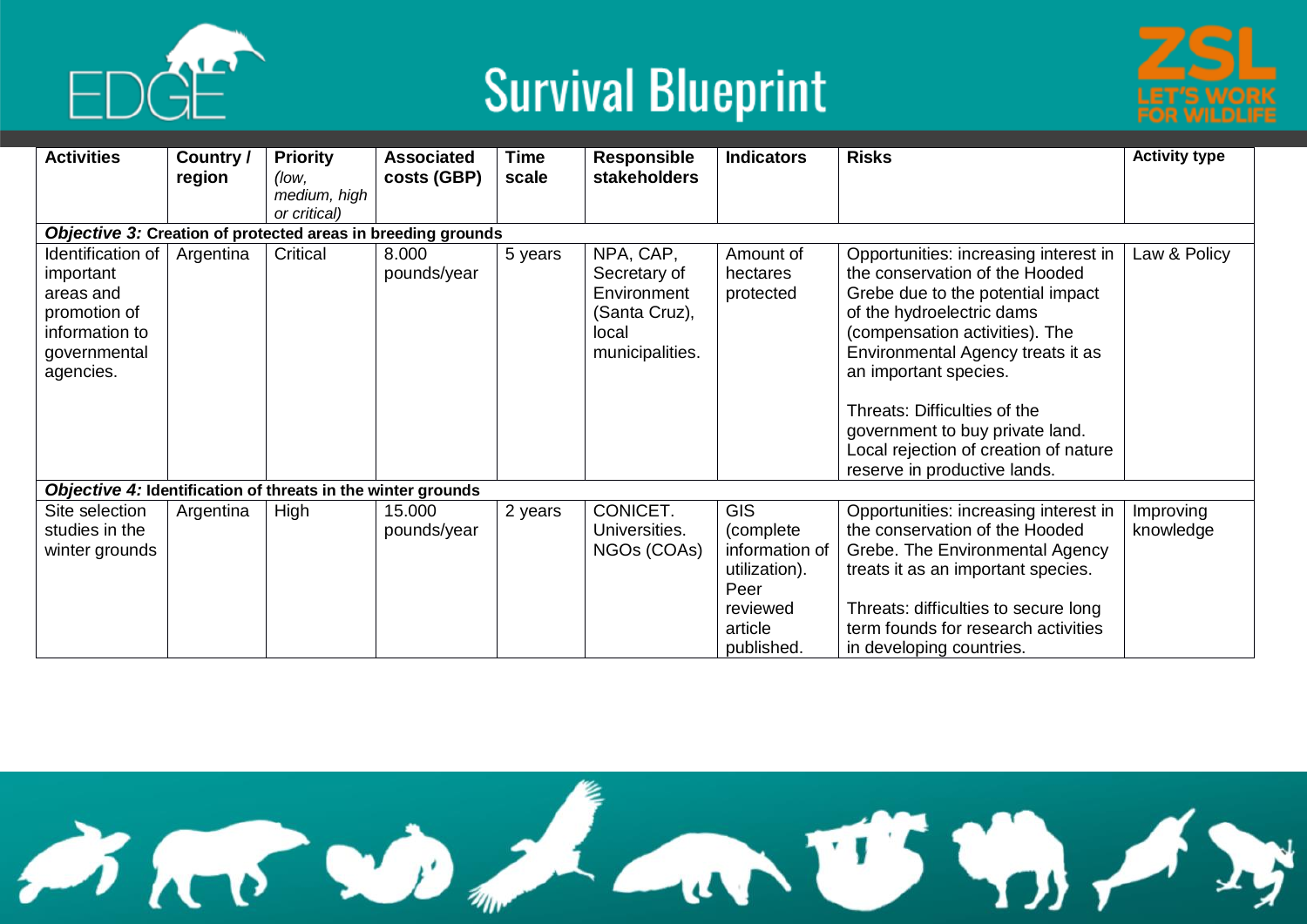





| <b>Activities</b>                                                                                          | Country /<br>region | <b>Priority</b><br>(low,     | <b>Associated</b><br>costs (GBP) | Time<br>scale | <b>Responsible</b><br><b>stakeholders</b>                                                                               | <b>Indicators</b>                                                        | <b>Risks</b>                                                                                                                                                                                                                                                | <b>Activity type</b>     |
|------------------------------------------------------------------------------------------------------------|---------------------|------------------------------|----------------------------------|---------------|-------------------------------------------------------------------------------------------------------------------------|--------------------------------------------------------------------------|-------------------------------------------------------------------------------------------------------------------------------------------------------------------------------------------------------------------------------------------------------------|--------------------------|
|                                                                                                            |                     | medium, high<br>or critical) |                                  |               |                                                                                                                         |                                                                          |                                                                                                                                                                                                                                                             |                          |
| Social studies                                                                                             | Argentina           | High                         | 1.000<br>pounds/year             | 2 years       | CONICET.<br>Universities.<br>NGOs (COAs)                                                                                | <b>Threats</b><br>detected.<br>Peer<br>reviewed<br>article<br>published. | Opportunities: increasing interest in<br>the conservation of the Hooded<br>Grebe. The Environmental Agency<br>treats it as an important species.<br>Threats: difficulties to secure long<br>term founds for research activities<br>in developing countries. | Education &<br>awareness |
|                                                                                                            |                     |                              |                                  |               | Objective 5: Creation of protected areas (national and provincial) in the wintering grounds                             |                                                                          |                                                                                                                                                                                                                                                             |                          |
| Identification of<br>important<br>areas and<br>promotion of<br>information to<br>governmental<br>agencies. | Argentina           | Critical                     | 8.000<br>pounds/year             | 5 years       | NPA, CAP,<br>Secretary of<br>Environment<br>(Santa Cruz),<br>local<br>municipalities.                                   | Amount of<br>hectares<br>protected                                       | Opportunities: increasing interest<br>on the conservation of the Hooded<br>Grebe due to the potential impact<br>of the hydroelectric dams<br>(compensation activities). The<br>Environmental Agency treated it as<br>an important species.                  | Land/water<br>protection |
|                                                                                                            |                     |                              |                                  |               | Objective 6: Reinforcement of the educational/outreach programme at local, provincial, national and international level |                                                                          | Threats: Difficulties of the<br>government to buy private land.<br>Local rejection of creation of nature<br>reserve in productive lands.                                                                                                                    |                          |

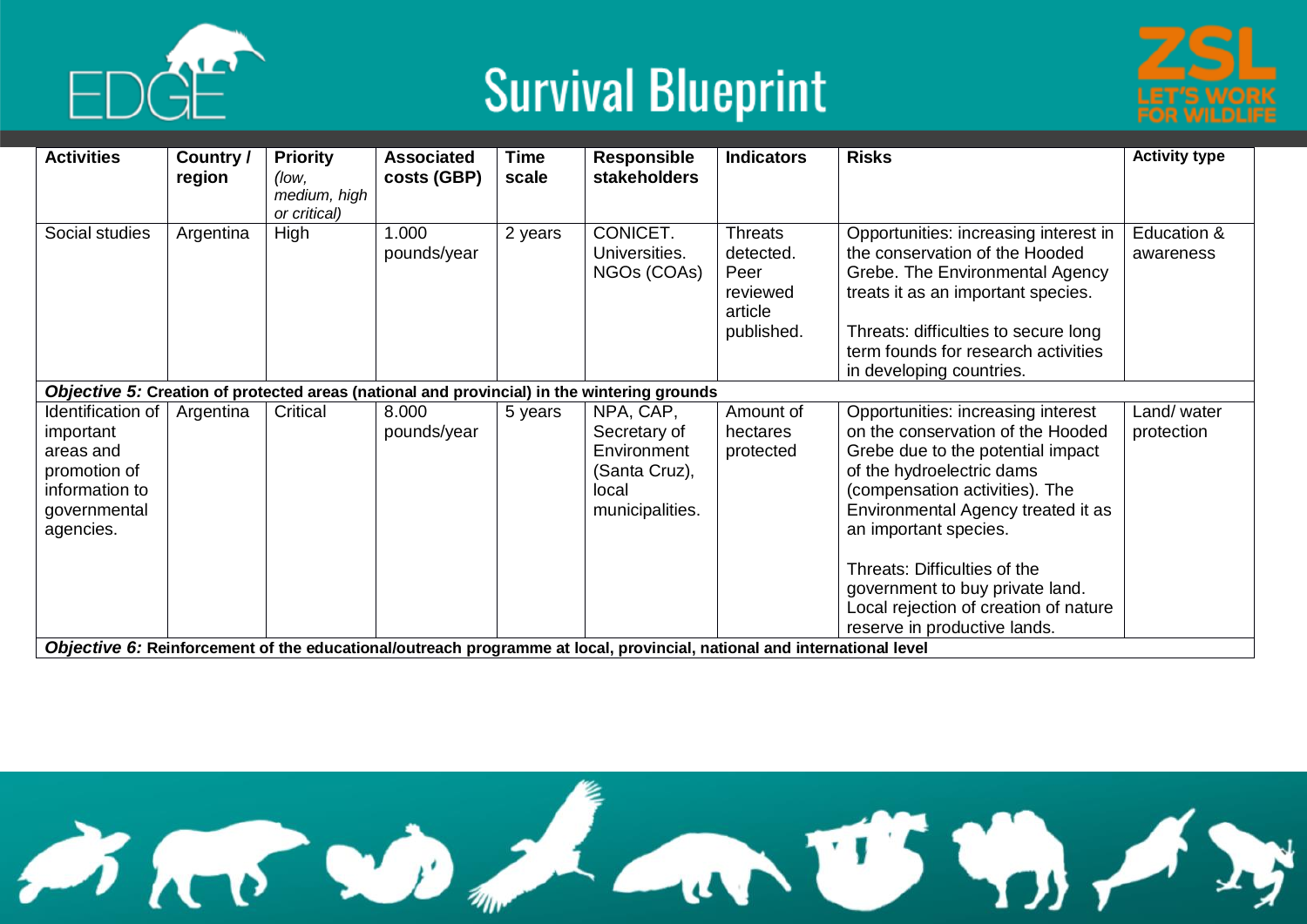





| <b>Activities</b>               | Country / | <b>Priority</b>                       | <b>Associated</b>    | <b>Time</b> | <b>Responsible</b>                                                                                                     | <b>Indicators</b>                                                                                       | <b>Risks</b>                                                                                                                                                                                        | <b>Activity type</b>     |
|---------------------------------|-----------|---------------------------------------|----------------------|-------------|------------------------------------------------------------------------------------------------------------------------|---------------------------------------------------------------------------------------------------------|-----------------------------------------------------------------------------------------------------------------------------------------------------------------------------------------------------|--------------------------|
|                                 | region    | (low,<br>medium, high<br>or critical) | costs (GBP)          | scale       | stakeholders                                                                                                           |                                                                                                         |                                                                                                                                                                                                     |                          |
| Educational<br>programme        | Argentina | High                                  | 4.000<br>Pounds/year | 10 years    | Education<br>Secretary of<br>Santa Cruz.<br>National<br>Agency of<br>Education.<br>Local<br>education<br>institutions. | Number of<br>teachers<br>trained<br>(capacitated)<br>and number<br>of school<br>children<br>approached. | Opportunities: common content in<br>the educational programme within<br>the province. Popular interest in<br>conservation aspects.<br>Threats: hard to build teachers<br>capacity over a large area | Education &<br>awareness |
| Outreach<br>programme           | Worldwide | High                                  | 2000<br>pounds/year  | 10 years    | NGOs (local,<br>National and<br>international).                                                                        | Number<br>publications<br>and presence<br>in global<br>media per<br>vear.                               | Opportunities: global interest in<br>worldwide conservation problems.<br>Threats: difficulties to reach<br>international audience with a local<br>problem.                                          | Education &<br>awareness |
|                                 |           |                                       |                      |             |                                                                                                                        |                                                                                                         | Objective 7: Consolidation of local network of local leaders and local participants for the protection of important areas (winter and summer)                                                       |                          |
| <b>Network</b><br>reinforcement | Argentina | High                                  | 1000<br>pounds/year  | 5 years     | NGOs, local<br>municipalities.                                                                                         | Number of<br>local leaders<br>and<br>participants<br>in the<br>network                                  | Opportunities: local increase in the<br>interest for the conservation of the<br>Hooded Grebe.<br>Threats: lack of funding to<br>guarantee a permanent presence<br>in the area.                      | Education &<br>awareness |

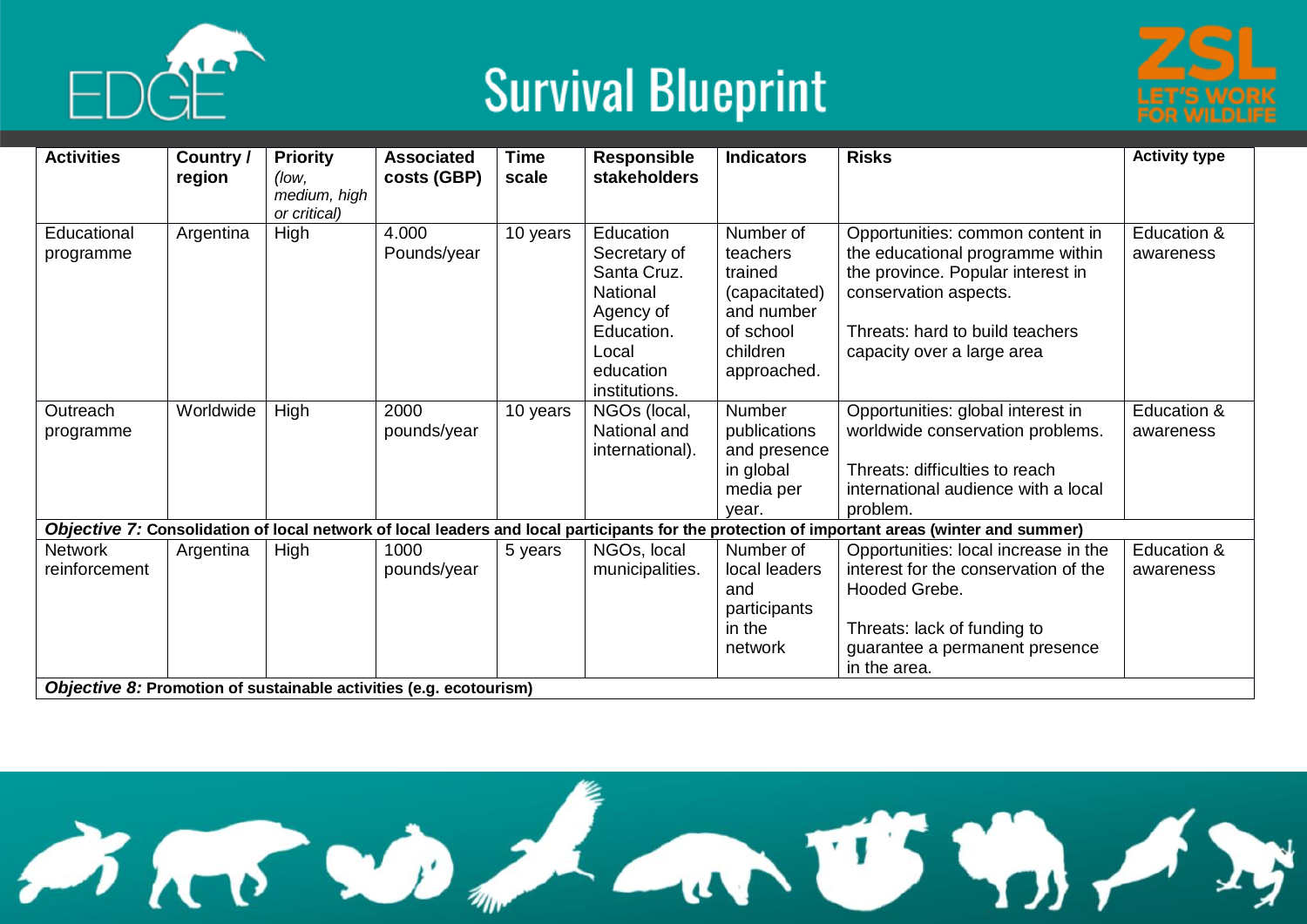





| <b>Activities</b>                                                        | Country /<br>region     | <b>Priority</b><br>(low,<br>medium, high<br>or critical) | <b>Associated</b><br>costs (GBP) | <b>Time</b><br>scale | <b>Responsible</b><br>stakeholders                                                      | <b>Indicators</b>                                                            | <b>Risks</b>                                                                                                                                                                                                                                 | <b>Activity type</b>                                 |
|--------------------------------------------------------------------------|-------------------------|----------------------------------------------------------|----------------------------------|----------------------|-----------------------------------------------------------------------------------------|------------------------------------------------------------------------------|----------------------------------------------------------------------------------------------------------------------------------------------------------------------------------------------------------------------------------------------|------------------------------------------------------|
| <b>Baseline</b><br>information for<br>potential<br>tourism<br>activities | Argentina               | High                                                     | 2500<br>pounds/year              | 3 years              | CONICET,<br>NGOs (local<br>and national)                                                | A complete<br>report of<br>potentially<br>important<br>species and<br>sites. | Opportunities: local interest for new<br>economic activities.<br>Threat: difficulties to capacitate<br>local people. Lack of political<br>support. Available resources to<br>support increase in tourism<br>demand.                          | Livelihood,<br>economic &<br>other<br>incentives     |
| Promotion<br>activities for<br>develop<br>tourism                        | Argentina/<br>worldwide | High                                                     | N/A                              | 10 years             | NGOs (local<br>and national),<br>provincial and<br>national<br>government.              | Number of<br>visitors to the<br>HG area                                      | Opportunities: growing ecotourism<br>options in Patagonia. Worldwide<br>interest increasing to ecotourism<br>activities.<br>Threats: lack of facilities to support<br>the growth of the demand.<br>Competition with more popular<br>options. | Livelihood,<br>economic &<br>other<br>incentives     |
|                                                                          |                         |                                                          |                                  |                      | Objective 9: Promotion of scientific research on different components of the ecosystem. |                                                                              |                                                                                                                                                                                                                                              |                                                      |
| <b>Bird</b><br>community<br>studies                                      | Argentina               | Medium                                                   | 5000<br>pounds/year              | 5 years              | CONICET.<br>Universities.                                                               | Per reviewed<br>articles<br>published                                        | Opportunities: connection with the<br>conservation of the Hooded Grebe.<br>Infrastructure and logistic provided<br>by the Hooded Grebe Project.<br>Threats: lack of resources for<br>scientific research.                                    | Education &<br>awareness /<br>Improving<br>knowledge |

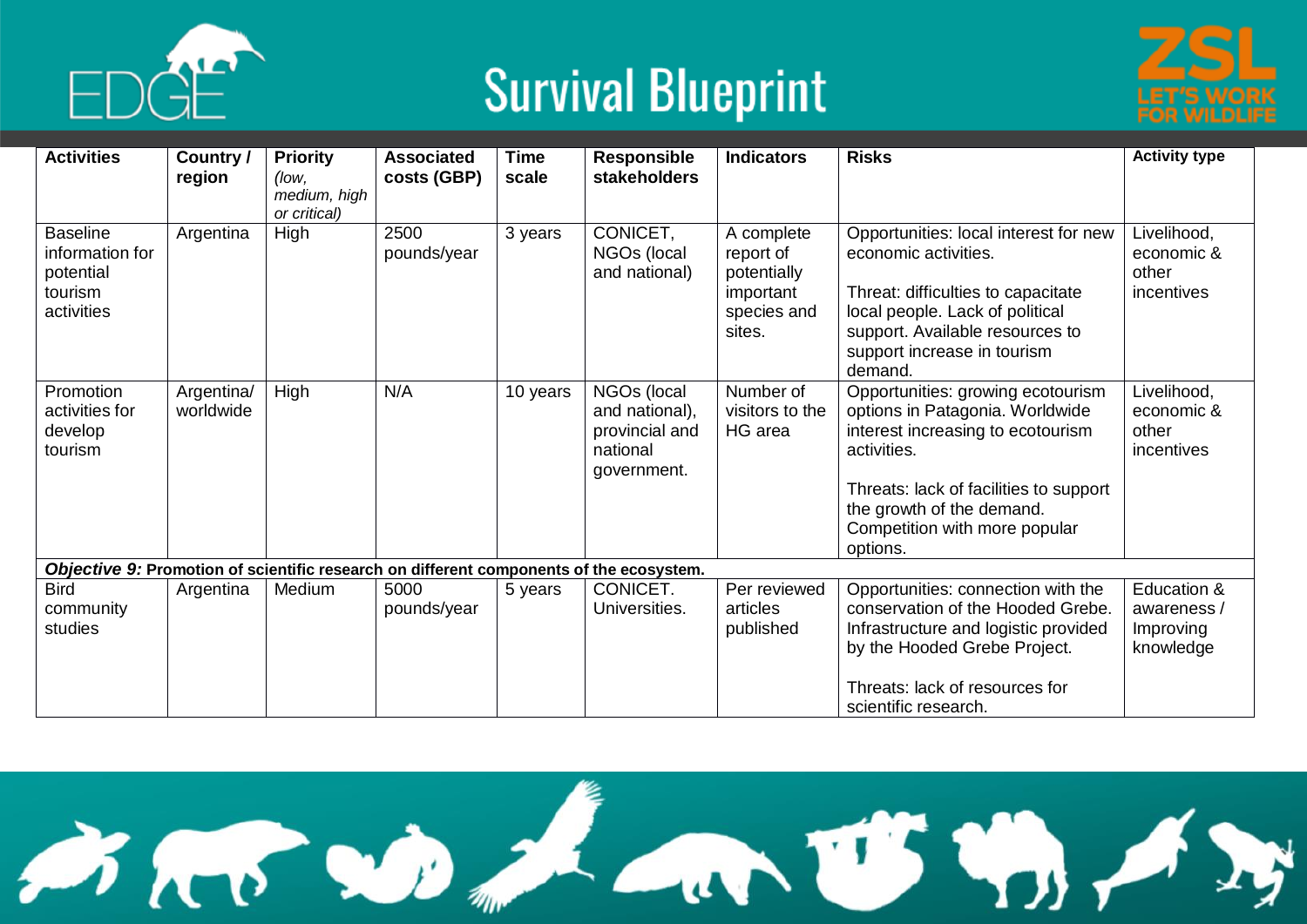





| <b>Activities</b>                  | Country /<br>region | <b>Priority</b><br>(low,<br>medium, high<br>or critical) | <b>Associated</b><br>costs (GBP) | <b>Time</b><br>scale | <b>Responsible</b><br><b>stakeholders</b> | <b>Indicators</b>                     | <b>Risks</b>                                                                                                                                                                                              | <b>Activity type</b>                                   |
|------------------------------------|---------------------|----------------------------------------------------------|----------------------------------|----------------------|-------------------------------------------|---------------------------------------|-----------------------------------------------------------------------------------------------------------------------------------------------------------------------------------------------------------|--------------------------------------------------------|
| Landscape<br>ecological<br>studies | Argentina           | medium                                                   | 6000<br>pounds/year              | 5 years              | CONICET.<br>Universities.                 | Per reviewed<br>articles<br>published | Opportunities: connection with the<br>conservation of the Hooded Grebe.<br>Infrastructure and logistic provided<br>by the Hooded Grebe Project.<br>Threats: lack of resources for<br>scientific research. | Land / water<br>management /<br>Improving<br>knowledge |